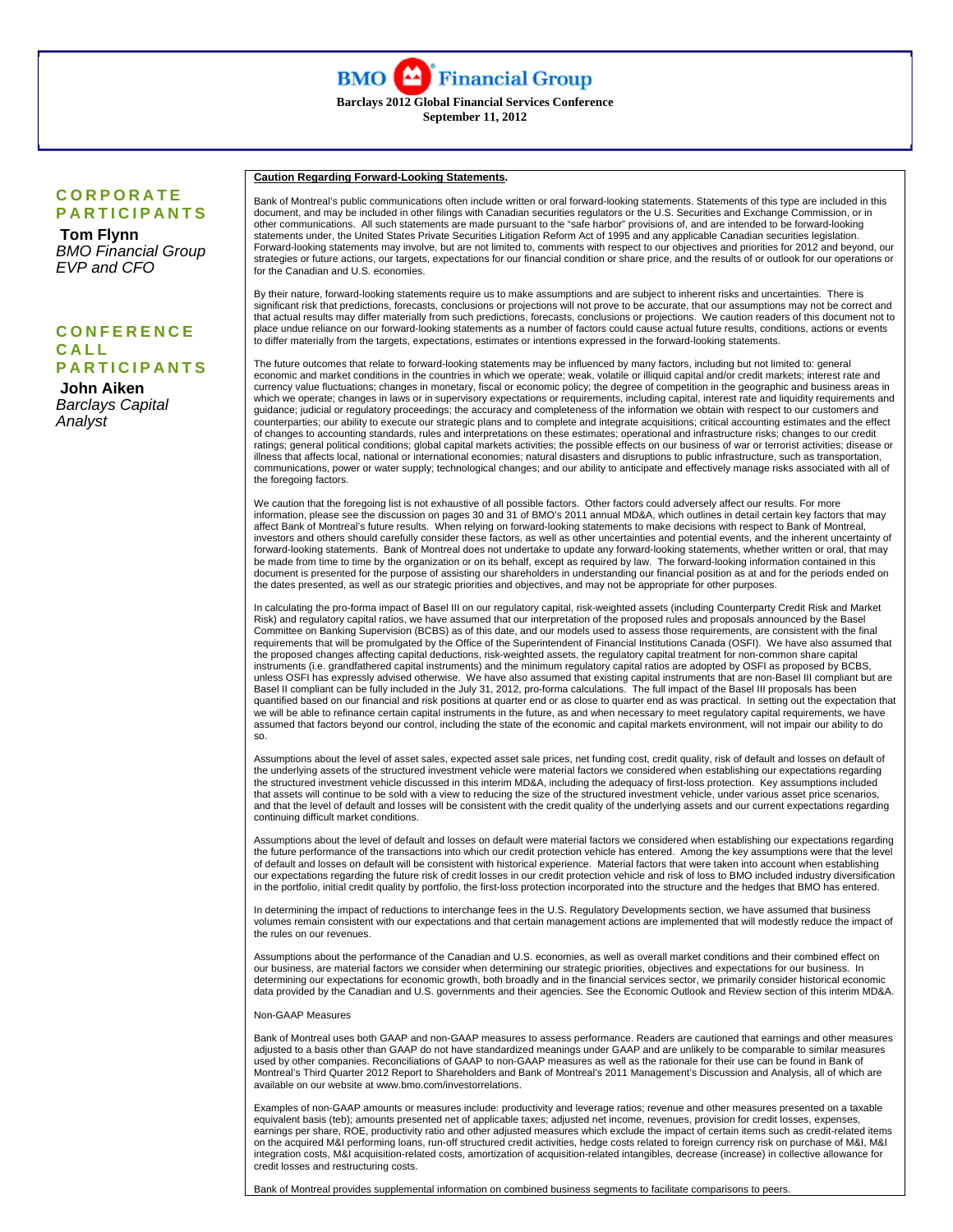#### **John Aiken** *- Barclays Capital - Analyst*

Okay, ladies and gentlemen, we'll get started. Very pleased to have Tom Flynn, EVP and Chief Financial Officer of BMO, and, prior to this, was Chief Risk Officer. So I think that, when you got the promotion, I asked you who on the board you upset to have the transition to there.

But, Tom will take the occasion to make a few prepared remarks, and then we'll revert back into the Q&A session. So, Tom, welcome.

## **Tom Flynn -** *BMO Financial Group - EVP and CFO*

Thank you, John. It's good to be here in New York. I'll make a brief presentation. I'll take about seven minutes, and then I'm happy to take your questions.

Before I begin, please, note the caution regarding forward-looking statements on slide 2. You'll find additional details in the public filings of BMO Financial Group.

I'll make some brief comments about the bank, highlighting reasons why we think BMO is an attractive investment. And then we can move to the general Q&A session.

Bank of Montreal is a North American, universal bank serving over 12 million customers. We're the eighth-largest bank in North America by assets and the ninth largest by market cap.

Year to date, approximately two-thirds of our revenues were generated in Canada and the other third in the US.

BMO is well diversified with a retail-focused business mix. We have strong retail businesses in Canada and the US Midwest, with nearly \$200 billion of customer deposits and 1,600 branches, 925 in Canada and 650 in the US. Retail banking is the largest contributor to total bank net income. Within this segment, commercial banking is a strength, we rank second in commercial loan share in Canada, and, in personal banking, we have a lending share of approximately 11%.

In the US, we have strong deposit market share positions, number three in Wisconsin [sic], number two in Chicago, and number three across our Midwest markets. Our commercial business is strong, and we're well positioned for a businessled recovery.

Our Private Client Group manages and administers total assets of \$445 billion. This business provides a broad offering of wealth management and insurance to a range of client segments, from mainstream to ultra-high net worth and institutional clients.

Over 75% of the bank's operating group adjusted revenues and income come from these retail businesses.

Our fourth business group, BMO Capital Markets, provides products and services to corporate, institutional, and government clients. We operate in Canada as a bulge-bracket firm and with a midmarket focus in the US.

Moving now to a few comments on strategy and areas of focus.

We are pleased with the benefits from our acquisition of Marshall and Ilsley a year ago. This expansion of our North American footprint occurred at the right time, at the right price, and in the right place. Integration is progressing, as we noted in our investor day a few months ago. And synergies are expected to be \$400 million; higher than what we expected at the time that the transaction was announced.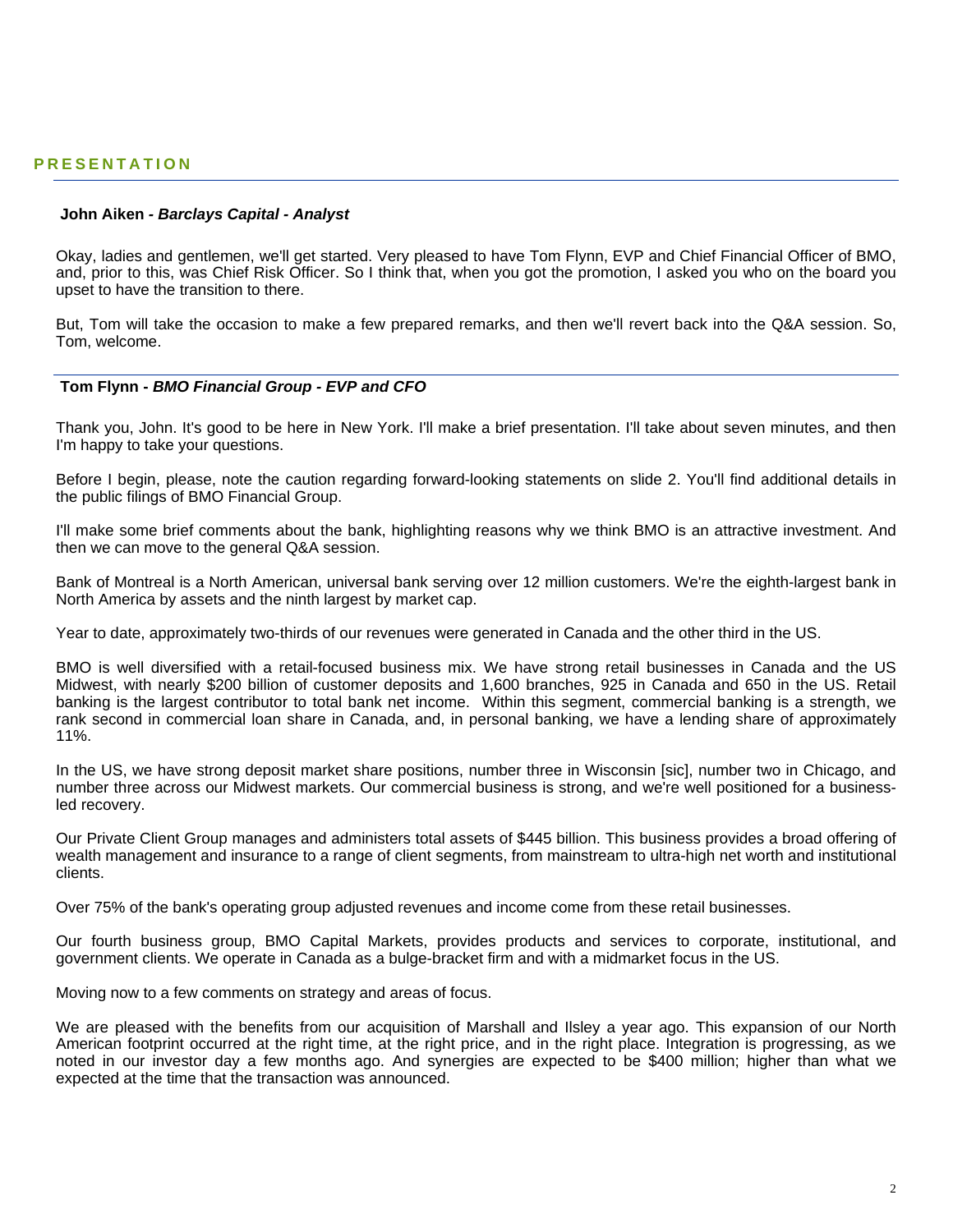We have also been growing our wealth management businesses with a number of individually smaller, strategic acquisitions over the past few years.

The importance we have placed on giving customers increased advice and confidence has helped us to carve out a distinctive position in the marketplace and is a key to accelerating our profitable growth.

Our brand strategy places the customer front and center of what we do. BMO's vision is to be the bank that defines great customer experience.

We also have an ongoing initiative related to improving productivity, and we're targeting productivity on both the revenue and the expense side of the equation. A few examples include using new, smaller-format branches, which have lower capital investment requirements and lower operating expenses, but higher net promoter scores, and faster break-evens; expanded online banking platforms that have received high marks from both customers and analysts; eliminating layers of management between senior management levels and our customers; and automating and leaning out core processes.

We're making good progress on this front. In the third quarter, BMO's adjusted expenses declined sequentially, and yearto-date expenses over the first three quarters of the fiscal year increased by a modest 0.9% after adjusting for acquisitions and the impact of a stronger US dollar.

Moving to a few comments on our Q3 results, Bank of Montreal had a strong Q3. Net income was \$970 million, and adjusted income<sup>1</sup> was \$1 billion, up 18% from last year. And adjusted EPS<sup>1</sup> was up 11% to \$1.49. Return on equity was 15%. And the capital position is strong with a Basel III common equity ratio of 8.3%.

We recently increased BMO's quarterly dividend to \$0.72 per share. This increase reflects our strong capital position, confidence in our continued ability to generate sustained earnings growth as well. We also moved our target dividend payout ratio to between 40% and 50%. This change is consistent with our objective of maintaining capital flexibility and also reflects a balanced approach to capital management within a BIII operating environment.

Looking quickly at operating group results, Personal and Commercial banking net income of \$453 million was up 5%. There was good loan growth, with personal lending up 6.3%. And we had market share gains in all loan and deposit categories.

Personal and Commercial US adjusted net income<sup>1</sup> was US\$143 million, up 37% year over year and 4% sequentially. We're seeing good growth in core C&I loans with volumes up 10% since the beginning of this fiscal year and a good pipeline.

Private client group adjusted net income<sup>1</sup> was \$115 million, an increase of 8% year over year.

And BMO Capital Markets delivered good income of \$232 million in the quarter, up 3% quarter over quarter, showing the benefit of a diversified business mix.

We continue to feel good about our business and differentiated levers for growth. There's upside in our US business. We have continuing benefits from our acquired businesses in P&C US and PCG. The acquisition has added significant scale and gives us strong market share positions. We have also invested in our capital market businesses in the US and expect to see stronger returns in this business over the next few years.

We have a strength in commercial banking north and south of the border. Our strong commercial banking share provides leverage in a business-led recovery and reduces exposure to consumer deleveraging.

We're confident in our ability to perform strongly against peers and the continued success of our large P&C Canada business. We're zeroing in on productivity and are focusing on becoming a more efficient bank.

And, lastly, we have a strong capital position.

And, with that, I'd be happy to take your questions.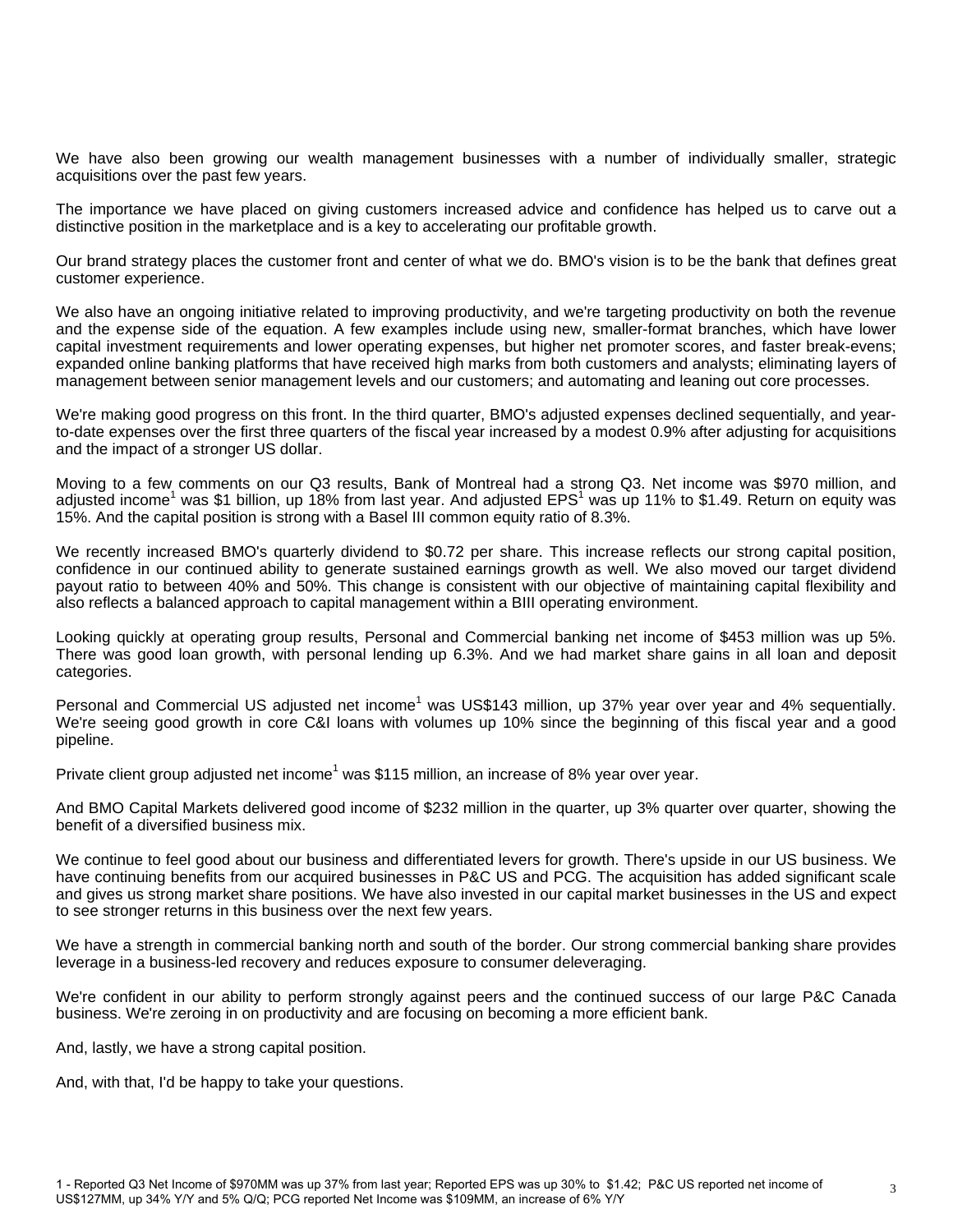## **John Aiken -** *Barclays Capital - Analyst*

Great. Thanks, Tom. I think that, again, I'll be selfish and kick this off.

One of the historical knocks, rightfully or wrongfully, against BMO had been the lack of growth in Harris. And I know that's a market perception. But the acquisition of M&I really was a very significant game-changer. As you're progressing along with the integration at this stage in the game, what's the outlook for additional acquisitions in the US or additional acquisitions in the greater platform?

## **Tom Flynn -** *BMO Financial Group - EVP and CFO*

Job one in the US is to finish the integration of M&I. We closed the acquisition last July. We're very pleased with how things are going on the integration side, and performance to date is ahead of our business case. So we're happy with the financial results, happy with the business results, and still working hard at completing the acquisition. And we're on track for that.

Looking ahead into next year, we want to continue to grow the business, focused, firstly, on organic growth. And, secondly, as we talked about at our investor day, we'll consider smaller, bolt-on type acquisitions in the markets that we're in where we're not number one or number two or number three in the market. And, right now, we're number one in the Wisconsin market, number three in deposit share in the greater Midwest area, and number two in Chicago. So we've got very strong positions. And what we'd like to do through time is to add into the markets where we're smaller.

We don't see a need at this point to do another large acquisition like M&I was for us, and we're not really focused on that. We're very happy with the transaction, which, basically, doubled the size of the US bank, added significant scale to it and, with that, we think, will result in stronger returns and a better efficiency ratio in the business. So couldn't be happier with the deal to date. But, with the bigger, stronger platform, the focus going forward for the foreseeable future will be on smaller transactions.

## **John Aiken -** *Barclays Capital - Analyst*

And then, with M&I specifically, it was a positive lift in terms of your expense synergy targets. My understanding is the systems integration is taking place this month, but looking at M&I specifically, what are the broad levers for growth? The expense reductions are definitely going to benefit. But where is BMO looking for growth in the various avenues that you have on the US platform?

# **Tom Flynn -** *BMO Financial Group - EVP and CFO*

So, I'll talk generally about the US platform. We do think we've got good opportunity to grow in the US. So, in the Personal and Commercial banking business in the US, we do expect to get a lift on the income side from the cost savings that will come in. And we're ahead of schedule on realizing synergies, and there's more to come once we're finished with the conversion.

A second area of focus for growth would be core commercial lending. Both Harris and M&I had a strong midmarket commercial lending business, and we've seen good growth in that business year to date with 10% growth. Pipelines are good. And there's no particular focus for the growth. We're generally covering the midmarket space, although we have increased our business in asset-based lending and in auto lending, and we're seeing good results there.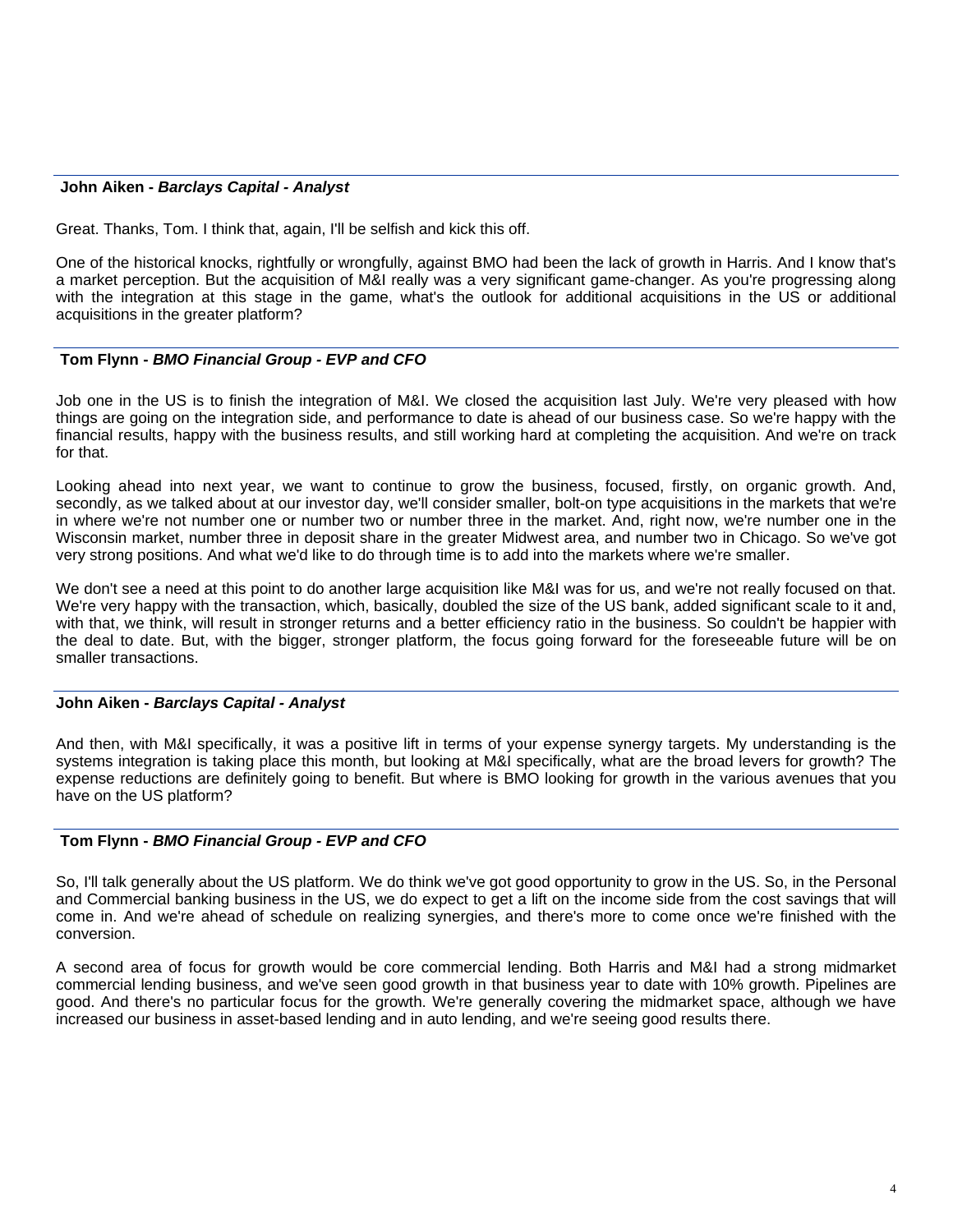We have an indirect auto portfolio, which has done very well from a credit risk perspective. And we're increasing the number of firms that we do business with there and think that we'll see some upside on the revenue side, although pressure likely on the spread side.

And then leveraging some capability that we've built on the technology side, we think we can do more on the treasury management and deposit side for our core commercial clients. And we've got a good technology platform supporting what we call treasury management products, which is basically cash management for our commercial clients. And we're putting energy into helping our customers in that area and think we've got a very competitive offer.

And, in general, we tend to be stronger on the loan side from the share perspective than the deposit side, and so we're trying to leverage our relationships to get more of the deposit business off of the back of a good lending relationship.

On the wealth management side, as we talked about at our investor day in Chicago a little while ago, we're focused, amongst other things, on leveraging the higher-net-worth and mass-affluent customers in our branch banking business by selling them more wealth management products. And both Harris and M&I had good, solid wealth capabilities. And we're doing a better job of, basically, marrying up the wealth products and capabilities that we've got with the customer base that we have on the banking side.

And, if you look at the segmentation of our customer base, in Harris and also, although to a slightly lesser degree, M&I, the customers are of above-average affluence, and so it's sort of a customer-rich body to look to sell wealth products into. And we've been developing some new products that have had very good, early success, and we're going to roll out some capabilities that we think will do well across the network.

More generally, in the US, I'd mention our capital market business as well. And we've been investing in our capital market business over the last three or four years in terms of adding people and strengthening the degree of alignment between origination and research and sales and distribution. And we're in a position now where we've got a team in place that we think is a good team. We strengthened the alignment across the different parts of the organization. And we think that we'll get some upside next year and beyond as we basically see the payoff from the investment that we've made, with that coming as a result of the teams having been together for a longer period of time and sort of gelling as teams and also, hopefully, a bit of a lift in the markets.

## **John Aiken -** *Barclays Capital - Analyst*

Any questions from the floor?

# **Unidentified Audience Member**

Tom, focusing on loan growth in the US, it seems like loan growth is probably ahead of expectations at this point, given what you might have expected a year ago. I guess, (a), is that your view as well? And, (b), if it is, does that change the expectations for the US operation over the next 12 months or so?

## **Tom Flynn -** *BMO Financial Group - EVP and CFO*

Okay. So, the loan growth story is a bit of a complicated one in the US because we've got parts of the portfolio that we want to grow and are growing, and we've got parts of the portfolio that we want to run off and we're running those off.

And so we're pleased with the growth that we've had in the core, commercial part of the portfolio. We're up 10% year to date, as I talked about, and feel good about the pipelines and really do think that we've got a strong capability in that part of the portfolio. And we're ahead of where we thought we would be a year ago in that part of the portfolio.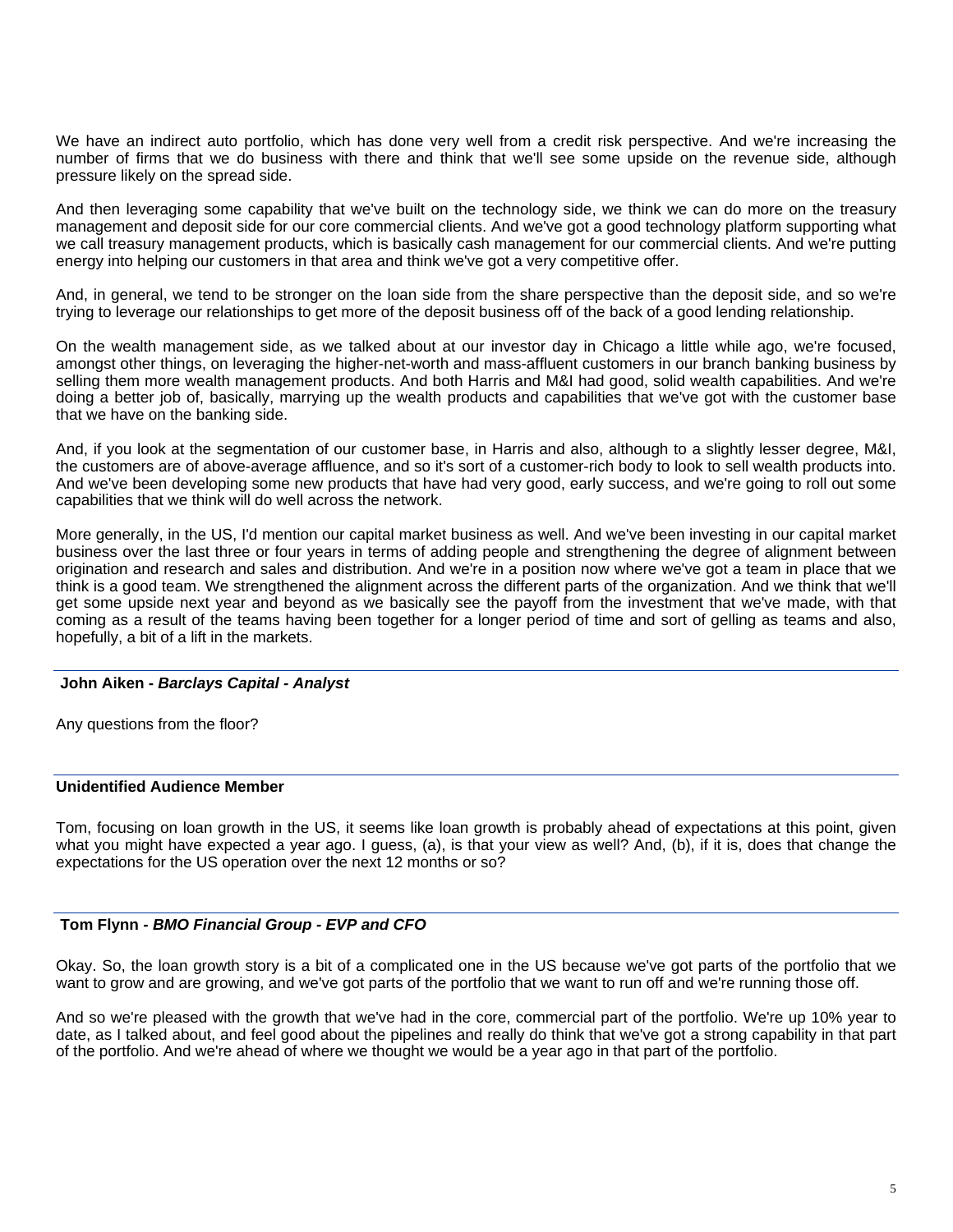We're also ahead of where we thought we'd be in running off some commercial real-estate-related portfolios. So that's kind of a good news/bad news situation. The good news is we wanted to run parts of that portfolio down. We're doing that because we think, from a portfolio mix perspective, the M&I portfolio was somewhat overweight commercial real estate, and so we wanted to reduce the percentage. So the good news is that we're remixing the portfolio in the way that we want, the bad news is that the runoff has come a little more quickly, and, with that, the revenues have been slightly impacted.

But, overall, we're very pleased with the performance of the portfolio and are expecting basically more of the same. We think we've got a good ability to compete on the commercial side and we're very focused on that.

Personal growth is tougher, just given the environment. It feels like we're holding our own, but with consumers deleveraging, its a difficult environment to grow in. And, on the commercial real estate side, we'll continue to reduce the parts of the portfolio that we want to reduce, although there is a core, commercial real estate part of the portfolio that will continue.

#### **Unidentified Audience Member**

And, separately, you mentioned kind of the market share on the low-end deposit side of things. I'm kind of curious more on the trends in market share in the US here. You know, a year-plus into the integration here, are you gaining share, stabilizing, losing share?

# **Tom Flynn -** *BMO Financial Group - EVP and CFO*

I'd say it's hard to tell. And I quoted market share numbers on the deposit side. And, there, we've been gaining. So we used to be number three in the Chicago market from a share perspective, and we've moved that up to number two, which we're very pleased with. And that reflects good, hard work and focus in the business.

Harder to get, you know, reliable loan share numbers that I can speak to. I have not seen those for our business.

And so I'd say we feel good about the portfolio, feel good about the growth. But I can't quote hard share numbers for you.

## **Unidentified Audience Member**

Following up on that question about market share, I thought M&I was the number-one deposit market share in Wisconsin, and I thought you said number three. So is there some loss of market share in the M&I territory?

#### **Tom Flynn -** *BMO Financial Group - EVP and CFO*

If I said three, I misspoke. We're number one in the state of Wisconsin, number two in the Chicago market, and number three in the Midwest markets, generally, where we compete. So that -- the number-three position includes other states where we're active.

## **Unidentified Audience Member**

Okay. And can you also give us an update on the Phoenix and Florida markets, where M&I had had some issues in commercial real estate, and how you view those markets now?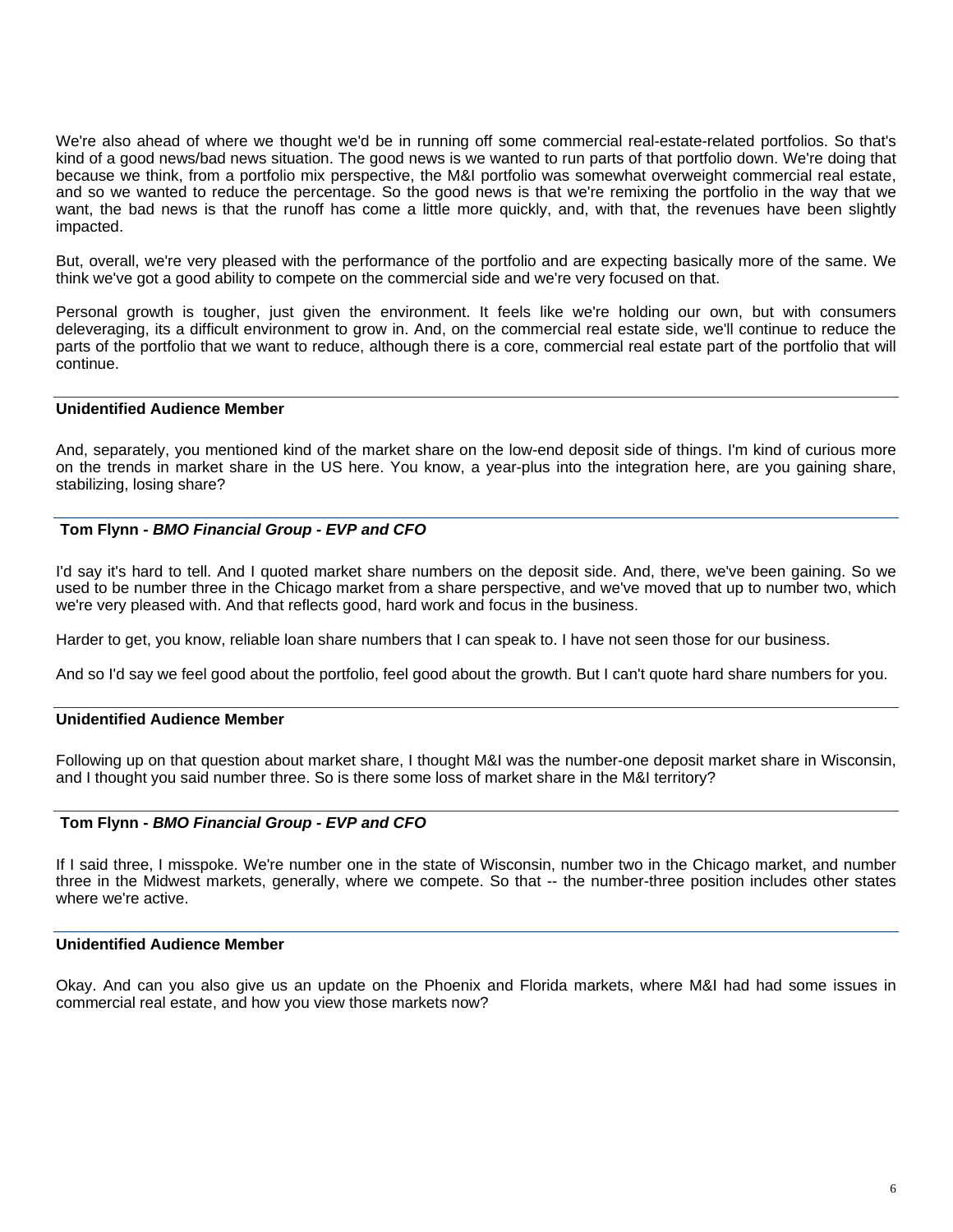# **Tom Flynn -** *BMO Financial Group - EVP and CFO*

Sure. I'll take that in two parts; one on the commercial real estate and then secondly on the business.

On the commercial real estate side, I'd say we feel comfortable with the risk. M&I had done a good job working those portfolios down pre-transaction. And we've continued that and took a prudent credit mark at the time that we closed the transaction. And in general, the credit experience since we've closed has been positive generally in the portfolios and in the P&L, which you've seen.

And so there's work to do, but it's progressing. We're ahead of schedule. And we feel very comfortable with the situation.

In terms of the business, both of those markets have had tough downturns, given what's happened in the economy and in the housing markets. And we're giving the businesses time to establish themselves under the Bank of Montreal umbrella and under the BMO Harris brand. And we'll see how it goes, and we're watching their ability to compete in the local markets.

## **Unidentified Audience Member**

I was just wondering if you could give us some information on the wealth management group and maybe in response to - do you have a goal for a percent of revenues that you'd like that to be or think that that would be a proper level? Obviously, there's been a lot of changeover and integration going on with the managements of the investment teams. Do you have anything that you could talk about for retention of business, new flows that might be coming in there?

And then, along with that same thing is -- how is the integration of Milwaukee and Chicago coming together and the plans for further integration of those investment groups?

## **Tom Flynn -** *BMO Financial Group - EVP and CFO*

Sure. So, on the wealth side, the wealth business is now a little under 20% of our total revenue, and we are targeting for that business to grow at a faster rate than the bank overall and expect to achieve that through organic growth, where, naturally, the growth rates in wealth are higher than in banking in this environment, and also through allocating acquisition dollars to the wealth side.

So, we like the business. We do well in it, and we want to continue to grow it.

Our wealth business is quite broad based. In Canada, we've got one of the largest brokerage businesses with about 1,500 brokers across the country. We've got one of the leading direct brokerages. We've got a large mutual fund business, and ETF business that we started from scratch about three years ago and now has \$7 billion in assets under management and has had just tremendous growth and tremendous capture of the new flows into the ETF space in Canada.

And private banking -- in the US, the focus was more private banking and asset management and, then, dealing with the mass-affluent through the M&I and Harris banking businesses, as I talked about.

So we like the business and feel good about our ability to compete. And we're doing, we think, a good job and will look for continued growth.

In terms of impact of integration, the integration is going well on the wealth side. We've made the kinds of changes that you would expect in the context of an acquisition. I haven't had, that I'm aware of, significant turnover on the asset management side itself and, from a flow perspective, have seen sort of a normal kind of a flow pattern in the business.

So I'd say we're pleased with the effort that we've had underway to put the businesses together. I think we've got a stronger business as a result. And we aren't seeing any negative consequence from that.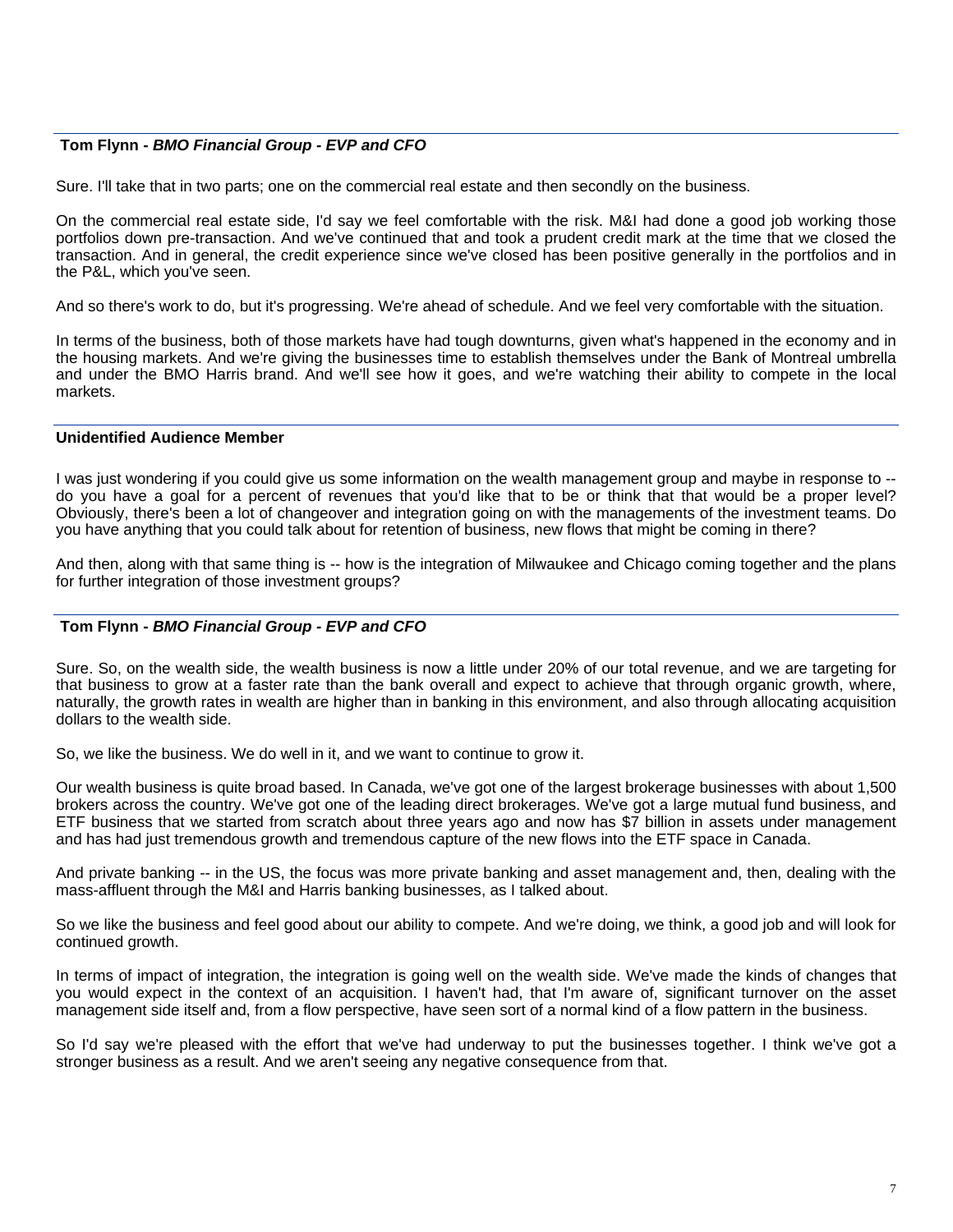And our wealth business is concentrated in North America, but we have over the last couple of years bought some businesses outside of North America. And we bought an asset manager in Hong Kong a couple of years ago called Lloyd George Asset Management. They managed emerging market equities. And we bought a firm called Pyrford, which is based in London, three or four years ago and earlier this year acquired a small, private banking business in Hong Kong.

And the basic idea behind those acquisitions is to try to increase our manufacturing capability and to leverage our distribution. And so we've got good wealth distribution flows as a result of our distribution systems in North America. And we're trying to capture some more of the manufacturing margin by rounding out our distribution capabilities through these acquisitions, which aren't significant individually, financially. But we've generally been pleased with the results that we're getting from them.

## **Unidentified Audience Member**

Can you comment on the housing market in the Midwest and also in your Canadian markets? Thanks.

# **Tom Flynn -** *BMO Financial Group - EVP and CFO*

Sure. In the Midwest I think we're seeing housing stabilize. And we've all seen the housing market data that's been coming out month to month. The recovery in the US Midwest hasn't been as sharp as it has in some of the other markets. But it does feel to us like it's bottoming. And, in some of the Midwest markets, the downturn wasn't as severe. So Wisconsin, as an example, didn't have the highs, and it didn't have the lows. And it sort of made its way through the downturn without a whole lot of disruption.

The Chicago market was sort of a late entrant into the downturn, but then had average-sized downturn, give or take, relative to the rest of the US - a little slower recovering than some of the markets. But it looks like it's forming a base here, and our expectation is that we're not going to bounce up quickly from where we are but that we've got a solid base that has been established. And we'll sort of work our way out of it over time. So it's feeling better than it has for some time.

In the Canadian market, the market hasn't had a downturn, as people generally know. House prices have been firm and trending up. The government has taken steps to cool the housing market, which we as a bank and the industry generally have been supportive of.

And our expectation is that mortgage growth will slow over the next few years relative to what we've had over the last three to five years as the market cools, but that we won't have a significant correction in price. And, from a supply-todemand perspective, we think most of the markets are in pretty good supply.

So, we haven't had a situation in Canada, as far as we can tell, and we've looked at it a lot, where a lot of supply has been built on spec. We think there's pretty good balance between the markets.

So, absent a very significant downturn in the economy or a significant spike in rates, both of which we think are unlikely, we think we're into a situation where prices will stabilize. We think that's a good thing for the market. And activity levels will decrease somewhat, which we also think will be a good thing for the market. And credit will be fine.

## **Unidentified Audience Member**

So if credit, theoretically, is going to be fine in Canada, even if you do have a bit of a downturn here, I would suspect that there would be a negative impact on the top line just from if prices go down, essentially, mortgage production could grind to a halt, and you'd actually have negative growth in mortgages so lose out on some net interest income there.

What levers does BMO and, I guess, the industry in general have to pull in that revenue environment on the expense side of things? How quickly can you pull back on expenses to kind of offset that revenue challenge environment?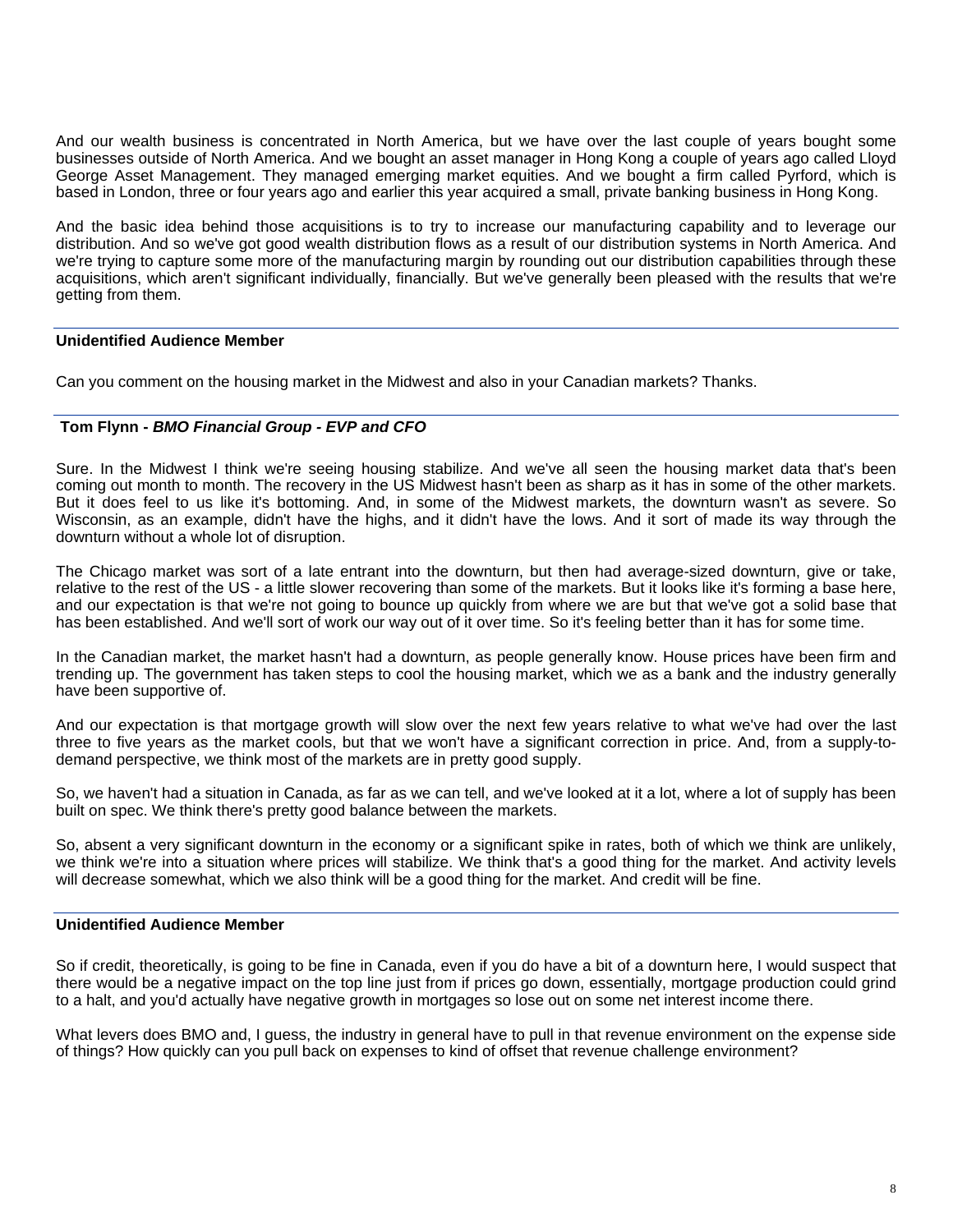# **Tom Flynn -** *BMO Financial Group - EVP and CFO*

Our base-case expectation on the revenue side is that we'll continue to have sort of a 2% to 3% low-growth recovery. Rates will stay low. And growth will slow in the mortgage market, but we'll still have some growth; so, 5% maybe, if we're lucky, maybe a little less in the mortgage market. And in that kind of a scenario or the scenario you painted, which would be a more negative scenario, we're focused on productivity. And, really, as we see things at Bank of Montreal, independent of whether mortgage growth is zero or 5%, it's going to be lower than it has been over the last five years. And, to drive the bottom line, we need to look at productivity.

And so, across our bank, we're looking at expense management and productivity generally, which includes looking for other sources of revenue growth. And, across the organization, we're looking at our management layers and what we call spans and layers and looking to make sure that we don't have too many layers of management relative to the businesses that we're running. We're looking at where we've got expenses against the revenue opportunities that we've got and where we've got more expense than we think we need given the revenue opportunity, we're looking to reduce our expenses.

We're looking at what we call our core processes. And, between our technology and operations group and our business groups, we've identified ten big processes in the organization -- so, as an example, our mortgage servicing and onboarding process, which would be a big process in the Canadian business. And we've got teams focused on looking at those processes to make them more lean and more automated to reduce costs. And we've got a program to roll through those big processes over the next few years. And you don't pull that lever in a short period of time, but we're focused on being very deliberate about pulling out process by process over the next couple of years.

Expense management is also being used in what we call procurement and real estate. So, on the real estate side, we're using more, smaller branches, which have better economics. And customers like them because they've got higher energy levels, and they're sort of a friendlier environment for some people to do business in urban environments.

We're looking at increasing the density within our offices using a new format that includes using more remote worksite locations. So we've got, basically, shared space for people who are traveling or don't need to be in the office all the time. And we've got a program to roll out basically, an increase in density in our office tower footprints. And we're managing our procured expenses, generally, in a tighter way.

So you don't pull any of those levers in a way that results in abrupt change in a big, complicated organization. But we're focused on, I would say, all of those levers in an organized way, across the bank and in a formal kind of a way that we've said to ourselves will be in place as a formal program for a three-year time horizon.

And we do think that you saw some of the benefits of that in the expense numbers in Q3 and also Q2, with expenses down by a snick quarter over quarter and, basically, flat year over year, which we think is good.

## **Unidentified Audience Member**

I haven't looked at this, but I'm going to throw this out there, because I asked TD this one time, and they didn't have an answer.

On your purchase of M&I, obviously, M&I had about a 75% RWA prior to their purchase by you. Most Canadian banks, I think, are in around more in the 30-35% kind of RWA to total assets. And TD, after making their purchase in the US, didn't have a change in their RWA percentage, when you would have thought that, with that large addition of the US Bank would have had a big increase. What has been the impact of M&I's assets on your RWA at your company?

## **Tom Flynn -** *BMO Financial Group - EVP and CFO*

Directionally, it would be consistent with the premise behind your question. I don't have the exact numbers. I think, at the time we closed the M&I deal, the RWA was about \$45 billion. And our total RWA is around \$200 billion. And the weighting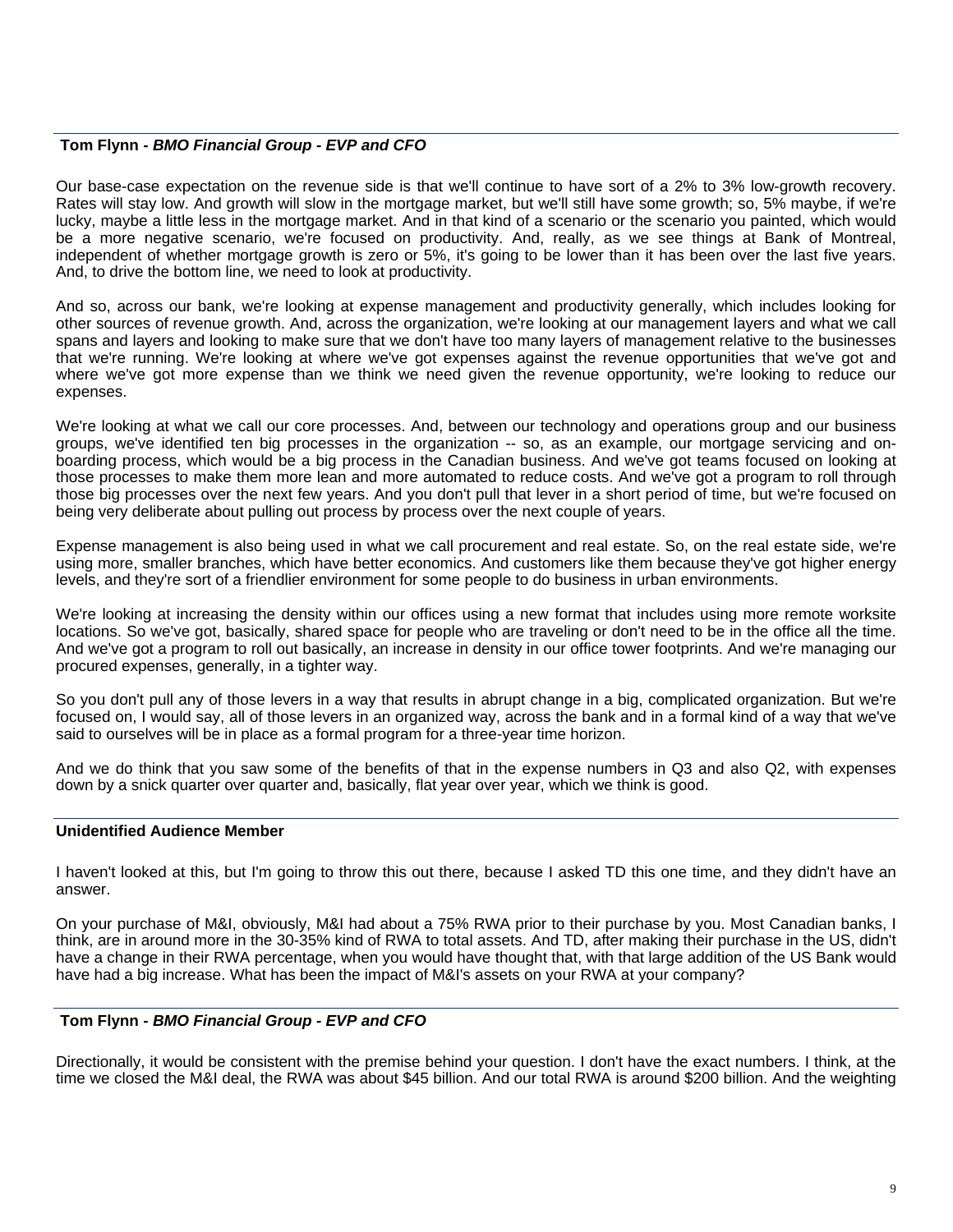of RWA to assets would have absolutely been higher for M&I than it is for the overall bank. So it would have been an increase in sort of that ratio but would not have been that significant. It might have moved up by 3 points or something like that. So, not a significant item.

We do think, through time, that there's a lift that we'll get on the M&I RWA, and that's because a portion of the portfolio is higher risk. And that's why we took a big credit mark, and that's why we're working parts of the portfolio off. And so those higher-risk assets attract a higher risk weighting, a higher than one risk weighting, and so, through time, we'll reduce those assets, which will provide some RWA relief. It won't be dramatic in any period, but it's a tailwind from an RWA and a capital growth perspective.

#### **Unidentified Audience Member**

Tom, following along on that question, BMO has done very well, obviously, in the Basel III profile and the Basel III capital ratio, from the internal generation of capital. But, as well as management of the risk-weighted assets and, very prudently, trying to reduce where you can, is there much more room available, or have we seen the rationalization of the RWAs about as far as we can go?

# **Tom Flynn -** *BMO Financial Group - EVP and CFO*

I would say that we've been very happy with the progress that we've had on the capital ratio and with RWA. And there is some upside that remains.

So, after we announced the M&I acquisition, the Basel III fully loaded common equity ratio was 6.6%, and we're now at 8.3%. And so a very significant increase in the ratio over about five quarters and a more significant increase in the ratio than you could extrapolate off of. And that's come from good earnings, some reductions in RWA, and some capital management actions that we've taken.

Going forward, I would say the big levers for RWA reduction will relate to counterparty credit risk under Basel III. And, under the Basel III rules, we have about \$12 bill of RWA for counterparty credit risk. And that's reflected in our 8.3% common equity ratio. Through time, that RWA will come down significantly, and it will take time. But it -- we'll work it down as we move some of the derivative business that we do to exchanges and clearing houses and also as we increase the amount of collateral that we're holding with counterparties against exposures that we've got. So there's lift in that area. That will be meaningful but not dramatic, I would say.

And then, on the RWA side, we still do have some higher risk-weighted assets tied to some parts of the loan portfolio that are being worked out, and I talked about that earlier. But there's a source of lift from that that we'll get as well.

So we expect the ratio to continue to improve. But the improvement won't be as dramatic as we've seen over the last five quarters.

#### **John Aiken -** *Barclays Capital - Analyst*

I think we'll wrap up with one final question.

#### **Unidentified Audience Member**

I guess, just going back to Arizona for a second, given that housing prices have improved pretty significantly in the Phoenix market specifically, I'm just wondering if the loss content has come in significantly better than you had expected at the outset of the M&I deal.